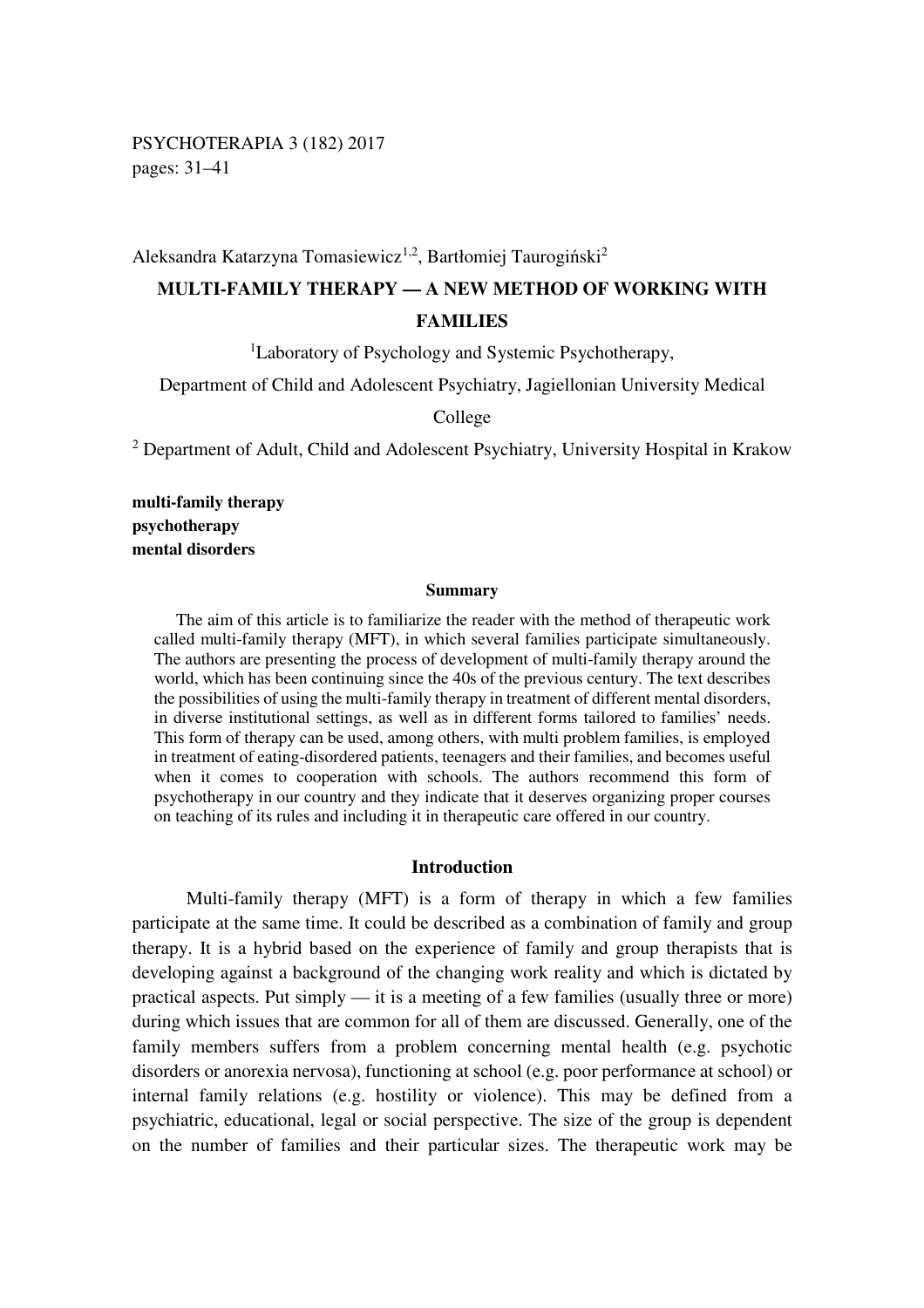conducted with dyads of mother and child (as in multi-family therapy for mothers with toddlers), parents with the child (in this case an identified patient) or with all the siblings. If the circumstances as well as therapeutic and practical reasons call for it, the therapy is also attended by other family members (e.g. grandparents), people living together with the participants or others involved in the life of the family. It is also possible for the therapy to involve former spouses, current partners, adopted children, and in some cases – teachers, educational workers or tutors.

### **Before MFT appeared**

Defining exactly who the pioneer of multi-family therapy was and the moment it was applied for the first time causes certain difficulties. The reason for this is the process of its "evolution", which it was possible to observe in the period before its establishment in the form that we know today. Before descriptions of multi-family therapy appeared, articles were published describing work with groups of relatives of the sick as well as with groups of married couples with similar problems.

In the 1940s and 50s, publications appeared in the United States containing descriptions of therapeutic work with parents of children experiencing behavioral problems at school [1] or with relatives of people with schizophrenia [2, 3, 4]. A particularly interesting work was that of W. D. Ross, who described how the concept of therapeutic interaction between mothers of hospitalized patients was established. This idea was purely practical – the meetings organized for them were to be a solution to the problem of troublesome carers who were constantly hindering medical personnel with questions and requests. In order to save a little time, the doctors decided to meet many mothers at the same time. The form of such meetings allowed them to discuss issues freely between themselves and to ask any common questions to the doctors in charge of treatment. As Ross describes — these meetings helped carers to deal with grief after the loss of a child's health, to reduce the feeling of stigmatization, and also to come to terms with the necessity of long-term hospitalization. Another benefit was the psychoeducational aspect of the group. Hospitalized patients participated in separate group sessions. They joined the meetings for mothers only when the therapists decided to use drama therapy techniques.

Another form of therapeutic work which can be considered as a predecessor of MFT was group therapy for married couples. The first reports of this type of conducted therapy began to appear in the 1960s. Gottlieb [5] wrote in detail about this form of work, giving clinical examples in his article as well as the dynamics of the group processes, the change process in individual participants, and the role of co-therapists. It should be mentioned here that similar work was conducted by Polish therapists. Attempts at conducting group therapy for pairs were made by the Department of Family Therapy, Chair of Psychiatry, Collegium Medicum Jagiellonian University in Krakow [6].

In 1953, Abrahams and Varon [7] issued the book *Maternal dependency and schizophrenia: mothers and daughters in a therapeutic group*. The book included a description of therapeutic meetings for girls suffering from schizophrenia and their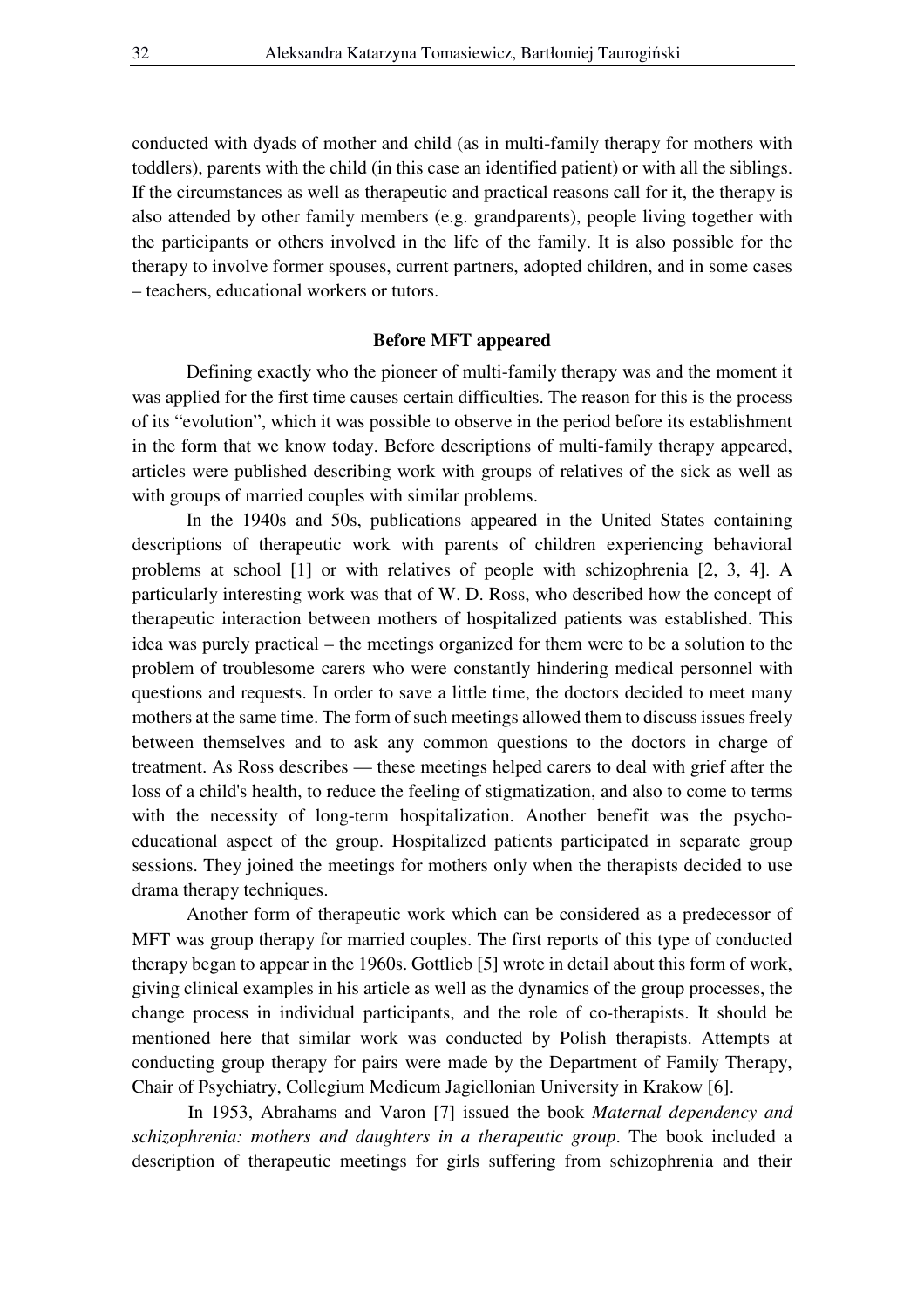mothers. The subject of interest for the researchers-therapists was, however, connected more with the mother-daughter relationship and an assessment of their level of dependence (which represented a reflection of the then popular concept of maternal dependency and schizophrenia) than a description of the meetings as a new form of therapy.

### **The first MFT experiments**

The first reports concerning therapeutic work with a group of patients and their families appeared at the Third World Congress of Psychiatry in Canada in 1961 [see: 8]. In the same year, the *Archives of General Psychiatry* journal published an article by Hes and Handler [9]. The article presented a description of a new therapeutic method consisting of three simultaneous forms of treatment in the psychiatry ward – group therapy for patients, group therapy for their families and group therapy for both patients and family members (the authors used the term *multidimensional group psychotherapy*). While the meetings with patients or families took place in a peaceful atmosphere, the meetings with the mixed group caused many emotions, to the extent that the observers of the sessions said it was hard to distinguish the patients from the non-patients. The authors of the article summarized that, despite the rather unconventional way of organizing the groups and conducting the meetings, and also despite the fact that the stay of the patients in hospital was rather short, spectacular changes in the patients and their families were observed [9].

#### **The official beginning of MFT in the USA**

The father and creator of MFT is considered to be Peter Laqueur — a psychiatrist practicing in New York in the 1960s [10]. In an article published in 1969, he described the course of psychotherapy for five young patients hospitalized due to schizophrenia as well as their nearest family members. During the hospitalization of the patients (and also often afterwards), the team consisting of therapists and an observer conducted weekly sessions lasting 75 minutes. Laqueur quickly noticed that the most important factors during the meetings of families with other families experiencing similar difficulties turned out to be: the sharing of common experiences, mutual support, constructive criticism and modeling.

Laqueur's valuable experience became an inspiration for other clinical workers and led to the formation of multidisciplinary teams consisting of psychologists, psychiatrists and psychotherapists, who began to use MFT by focusing mainly on help for the families of mental health patients. McFarlane [11] adapted this type of work to help the families of patients treated by psychiatrists. He paid attention to the possibilities of using this method in the processes of resocialization, countering stigmatization, improving communication and coping in crisis situations. He also observed that the acquisition by the family or its individual members of an "insight into the problem" is not necessary to accomplish therapeutic change. Instead of this, he believed that families may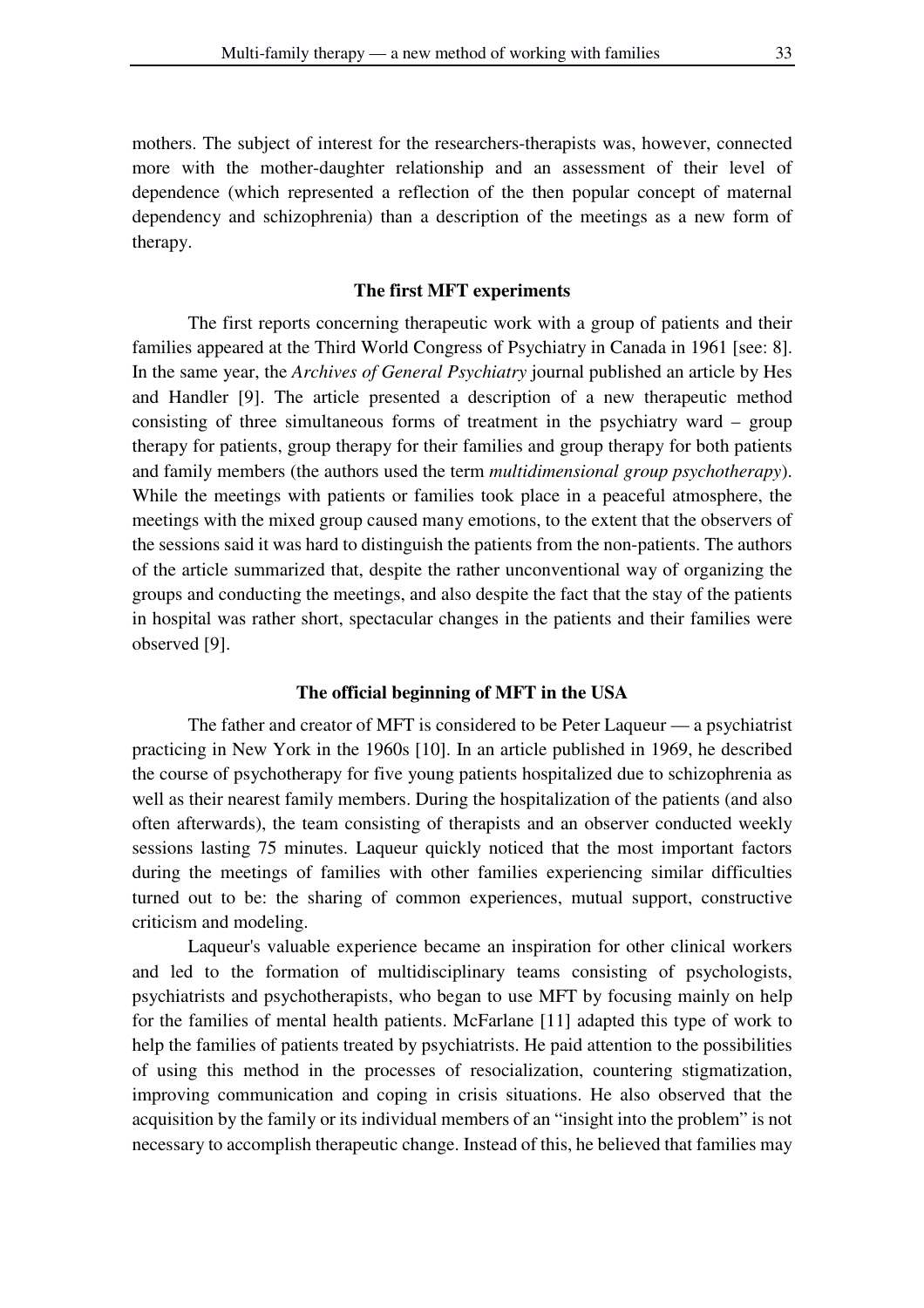learn by seeing part of themselves in others – in this way also becoming aware of their own dysfunctionalities.

Anderson [11] applied the idea of psychoeducation in multi-family therapy for patients with schizophrenia. Here, an important role is played by the significance and understanding of language, which enables closeness with others to be obtained and which is used to share descriptions of reality. The main theory of the work says that, by correcting communication deficiencies, conditions for more functional patterns can be created. Such an approach to family therapy should improve the way families refer to the patient, and through work on criticality, hostility and excessive engagement – reduce the level of expressed emotions (EE). In other aspects, this model resembles the work of McFarlane, with common factors being, among others, help for families in developing social networks, reducing the appearance of stigmatization and the willingness to lessen the load of carers by offering families the support of medical personnel.

#### **MFT in the world**

Work in the area of MFT was also conducted outside North America, taking place not only in Europe but also in South America. In addition to the intensive development of the methods in England (which will be presented in detail later), there were also experiments described by teams from France, Belgium and Switzerland [11].

Benoit et al. [12], in a publication in 1980, described experiments that took place in a hospital in Villejuif near Paris for psychotic patients at the end of the 1970s. They conducted meetings for the families of hospitalized patients, with the aim being to shorten the time of hospitalization. They paid attention to making each family more autonomic through interaction with members of other families, and also with other patients and members of the medical personnel.

In the middle of the 1980s, in the Swiss town of Cery, Dr Salem [13], together with a team of doctors, social workers and ward nurses, began the process of countering social and mental isolation among psychiatric patients. MFT, which Salem described in a publication from 1985, took place once a month over a ten-month period. Thirteen families took part in the therapy, with five attending each meeting. The majority experienced life with a person suffering from schizophrenia on a daily basis, and almost half of the patients had chronic illnesses. The team of therapists and the families defined the beneficial effects of the applied method as: openness to internal family relations and social relations, clearer inter-generation borders, easier expression of emotions, easing of meta-communication (through discussions concerning emotions, relations or verbal and non-verbal communication), as well as the learning of new internal family behavior through the observation of other families.

Jorge García Badaracco is an Argentinian psychiatrist who, from the beginning of the 1960s, contributed to the development of MFT in Buenos Aires [14]. While using this method, he referred to the idea of the family in a wide context, which meant that the therapeutic meetings could be attended by everyone who felt affected by the patient's illness through its influence on their life in any form. It turned out that around 100 people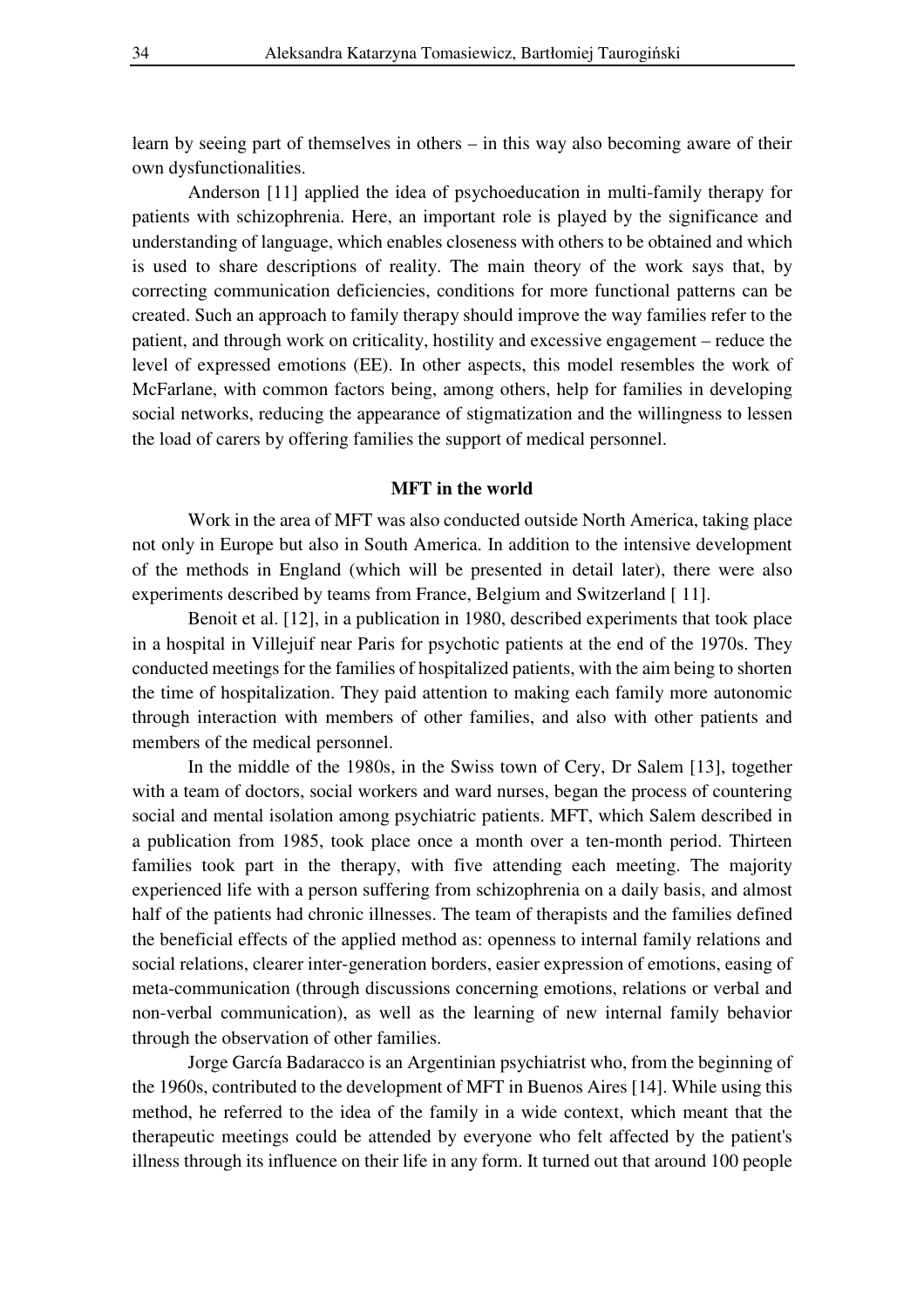appeared for the therapy, including Badaracco and other therapists. During the MFT meetings, he placed particular attention on his accessibility, believing it to be a fundamental feature of multi-family therapy. This type of therapy was proposed for the families of patients with schizophrenia, as well as those with mood disorders. The multifamily therapy was organized once a week, but the patients were also able to take part in additional individual or family therapy. In total, Badaracco conducted MFT sessions for over 3000 of his patients. In the publications describing his experience, he emphasized the significance of various fields for patients with schizophrenia, i.e. in individual, family and also multi-family therapy. In his opinion, all of the mentioned types of therapy are complementary and provide the opportunity to observe the functioning of the patient from various perspectives, which he believed to be essential for understanding the patient's problems and the organization of care as a whole. Badaracco emphasized the significance of the health potential found not only in each patient, but also in each family, as well as the necessity to work on a basis of similarities.

#### **The first center in the world based on the idea of MFT**

Marlborough Family Service was a London institution established out of Marlborough Day Hospital – a day ward for children [15]. The person responsible for the name change, and then for the constant transformation of the center, was the British psychiatrist Alan Cooklin, who became the director of Marlborough in 1976. One of the first decisions he took was to change the name of the center, which was intended to more clearly reflect the new approach to work with families. The center was not a "hospital", in which "patients" were "treated", but an institution which "serves" all members of the family. The change of name was also accompanied by a paradigm shift in the work. In the center that had previously functioned mainly based on psycho-analytical theory, Cooklin gradually began to introduce the idea of systematic understanding of the family, meaning that Marlborough quickly became a center of family therapy. His work as director was continued by Eia Asen, the greatest supporter of MFT in the world.

The therapists working in Marlborough quickly focused on families where their previous interventions had been ineffective. These families, in accordance with Minuchin's theory, were characterized by a chaotic structure, blurred or non-existent borders between sub-systems, a high level of enmeshment, family hierarchy disorder, and also the simultaneous experience of many problems. Surprisingly — in regard to the external world, and in particular to control institutions, such as social care — they presented high levels of unanimity and unity. However, they lacked the ability to maintain internal structure and organization (concerning work, finances and care for children). These families were also often affected by the problems of violence, addiction to psychoactive substances or alcohol, mental disorders of parents or children, and social isolation. Due to this, various institutions (e.g. schools, social care and family courts) and many specialists (psychotherapists, doctors and psychiatrists) were involved in the support given to the mentioned families. This created a feeling of helplessness and it was not difficult to come to the conclusion that help for these families was impossible. It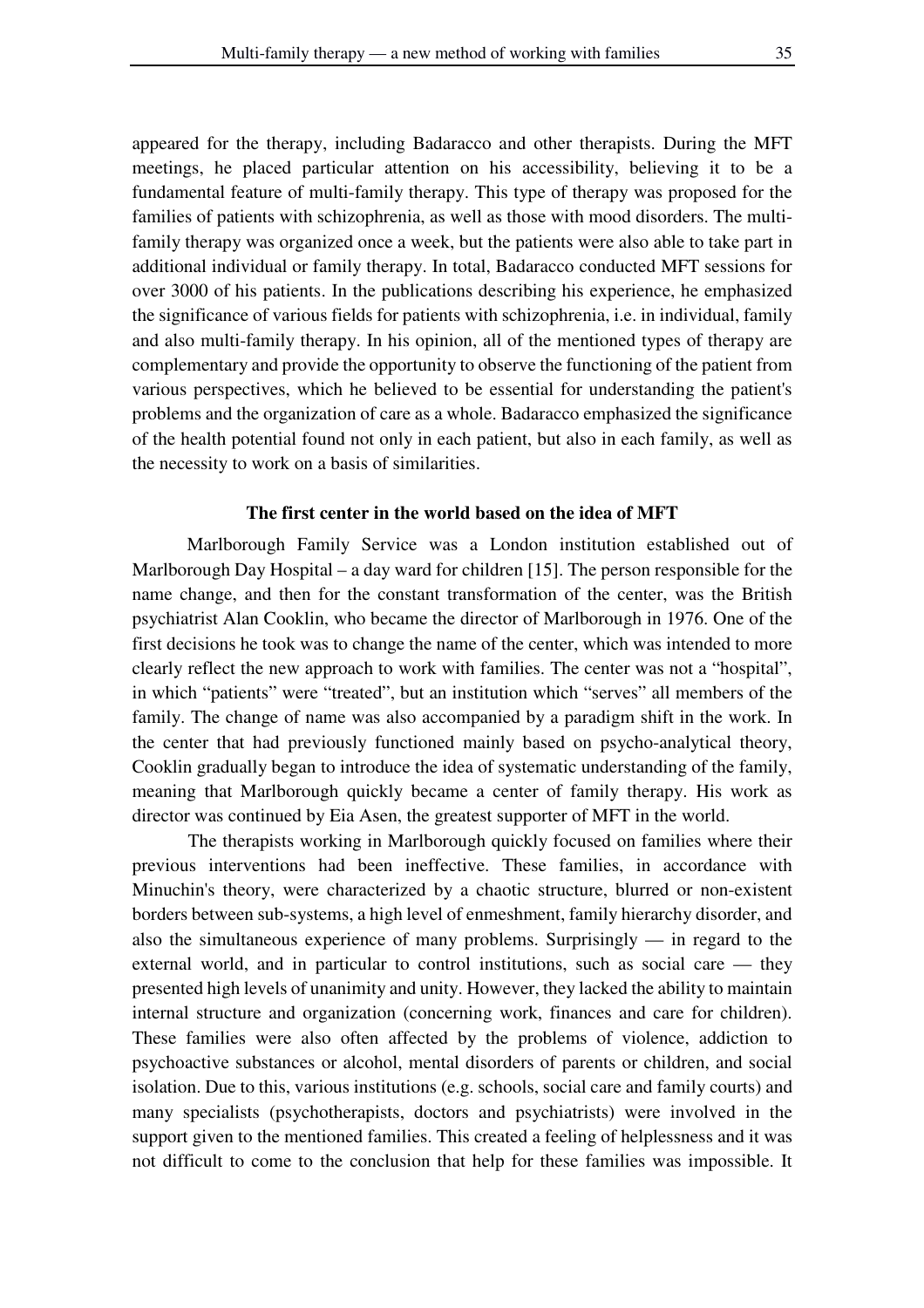seemed a good idea, therefore, to use family therapy, but one meeting per week was, in their case, like a drop in the ocean of needs.

It is exactly with such, so-called multi-problem, families in mind that the Family Day Unit (FDU) was established at Marlborough, which was based wholly on the idea of multi-family therapy. It was a place for very intensive therapeutic work: even up to ten families met in one building five days per week, eight hours per day. The constantly developing institution was staffed by an inter-disciplinary team of specialists consisting of, among others, psychiatrists, social workers, psychologists, teachers, therapists and nurses. The therapeutic work followed a set program (as a response to the lack of internal organization in the families), which assumed the appearance of "controlled crises". The aim of the therapists was to create situations in which the families had to cope with the crises in an institutionally created therapeutic context. Thanks to the newly-found ways of coping, it was not necessary to involve more specialists or institutions in the support of the families, in this way limiting the "fragmentation" of the support system. Within the framework of the therapy used in the *Family Day Unit* there were daily social meetings, family therapy sessions, group therapy sessions for parents, group therapy for children and, of course, multi-family therapy sessions. In addition, the daily plan also included time for parents to spend with their children, prepare meals or do the shopping.

The daily program was constructed so that families could experience constant changes in context through the movement from one activity to another. The family could meet the therapist during family sessions or take part in meetings with the therapist together with others; household members could receive tasks to do with other families in a structured form or could spend time on informal, non-structured, free activities consisting mainly of fun together with other families and personnel; carers could meet together while their children had school or therapeutic activities; they could be asked to take care of their children, and also children from other families. These constant changes in context forced the families to change their way of behavior and expectations towards others, challenging their set schemes of behavior and encouraging them to constantly experiment.

*The Family Day Unit* underwent many modifications over the years. The time of families being under the care of the institution and the daily program changed. The proportion of multi-family work compared to other work was also modified, with MFT being increasingly used. In the applied therapeutic approach, the experience and supervision of leading family therapists, such as Salvador Minuchin, Luigi Boscolo and Gianfranco Cecchin, was used. The FDU therapists, inspired by the work of Tom Andersen, also introduced therapeutic work based on reflecting teams. In turn, in recent years, multi-family therapists in England have begun to pay great attention to therapeutic intervention based on mentalization theory.

### **Varied applications of MFT**

The first experiments with multi-family therapy, as mentioned earlier, mainly concerned patients with mental disorders [2-4, 8, 10, 16, 17] and MFT initially found the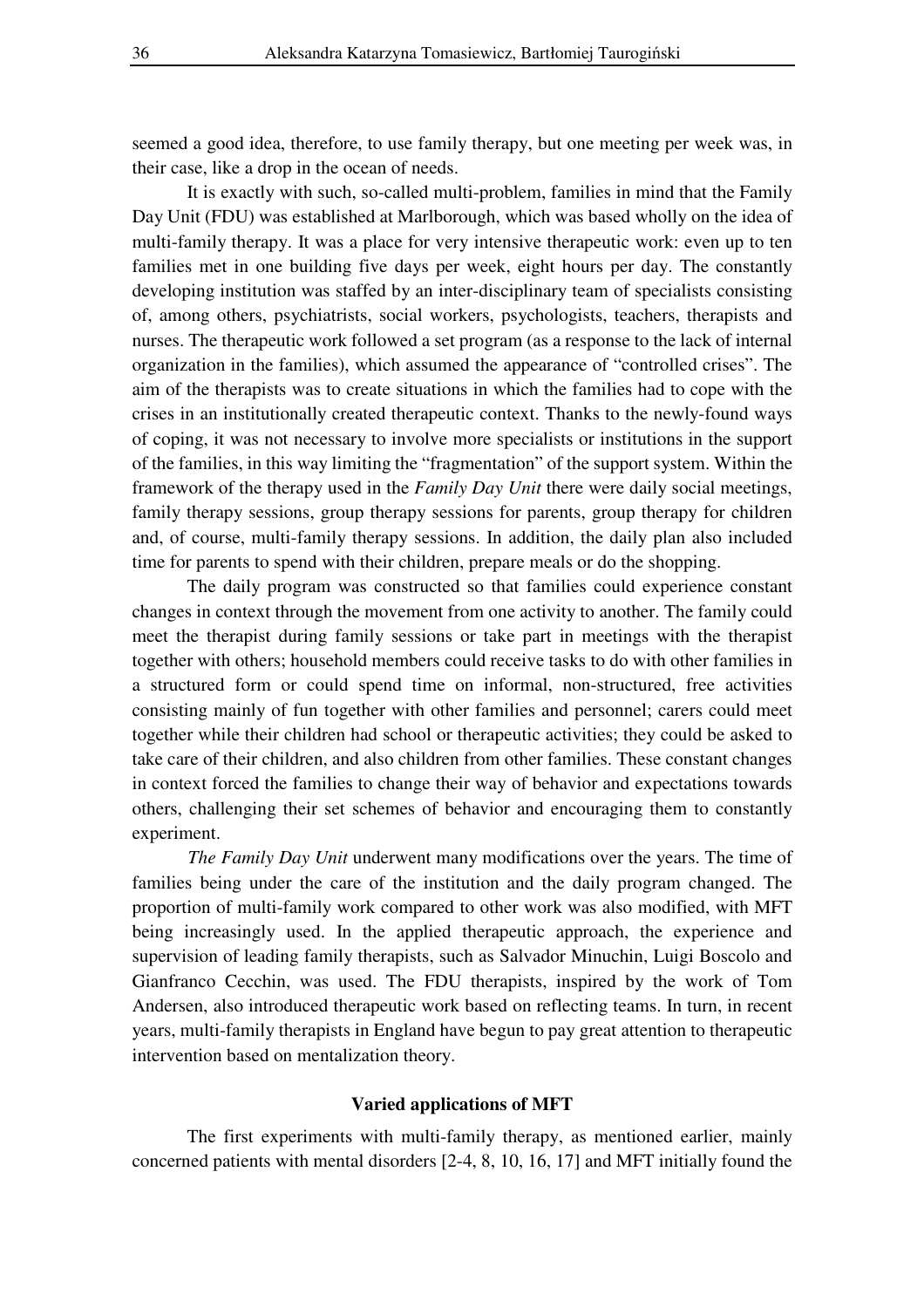greatest application in such a context. However, over the years, attempts were made to apply this method in various institutional conditions (stationary wards, day wards, advisory centers and schools), in various groups of the population (children, adolescents and adults), as well as with people suffering from various mental or somatic disorders. Gathering all the previous work concerning MFT in one place is difficult, however, below is an attempt at presenting the most interesting reports from the last twenty years.

Therapeutic intervention based on cooperation with the family has turned out to be effective in the treatment of depressive disorders, and attention has been paid to this by, among others, Keitner [18] and Lemmens [19]. The latter, in research conducted with his team, showed better results while treating people with deep depression when family or multi-family therapy is added to the standard therapy program. Among the group of people participating in MFT, a greater number of patients responding to treatment was noted, as was a reduced need for anti-depressant medicine, and a greater level of positive changes in the health of psychiatric patients was noted by partners. Hellemans [20], in turn, dedicated his research to understanding the circumstances of those being treated by MFT for depressive disorders. He discovered the existence of a few therapeutic factors, which were mentioned both by the patients and their partners. These were, among others, the presence of other people (experiencing similar problems), coherence and a feeling of understanding by them, the opportunity to open up and discuss, as well as the experience of observation and the feeling of being led by the therapist. These factors allow the treatment process to be better understood and, according to the authors, should be highlighted in the therapy process and better explored in future. MFT in the treatment of mood disorders has also been implemented in work with children [21–24]. The significance of this type of therapeutic work is highlighted by Fristad [21] who noted that, thanks to MFT meetings, the knowledge of parents concerning the symptoms of childhood mood disorders significantly increased, as did the number of positive internal family interactions announced by parents. Children, however, noticed changes in the way their parents supported them.

The strength and effectiveness of multi-family interaction in the treatment of schizophrenia very quickly became obvious, and interest in the development of this method in various models and conditions has increased. In bipolar disorder, which shares important features with schizophrenia (biological basis, psycho-social context) and is also a great challenge for families, the application of MFT turns out to be based on good reason. Moltz et al. [25] in the book *Multi-family groups in the treatment of severe psychiatric disorders* describe the application of MFT in psycho-educational forms, directed both to patients dealing with the symptoms of bipolar disorder and their families. It was noticed that patients participating in MFT had fewer outbursts of rage and coped significantly better with the symptoms and episodes of the illness. Participation in the group was connected with a less frequent need for patient hospitalization or the appearance only of episodes, thus destabilizing their lives to a lesser extent. This is probably because the other participants of the MFT groups noticed disturbing signs much earlier and began to help. Members of the family considered the greatest benefit they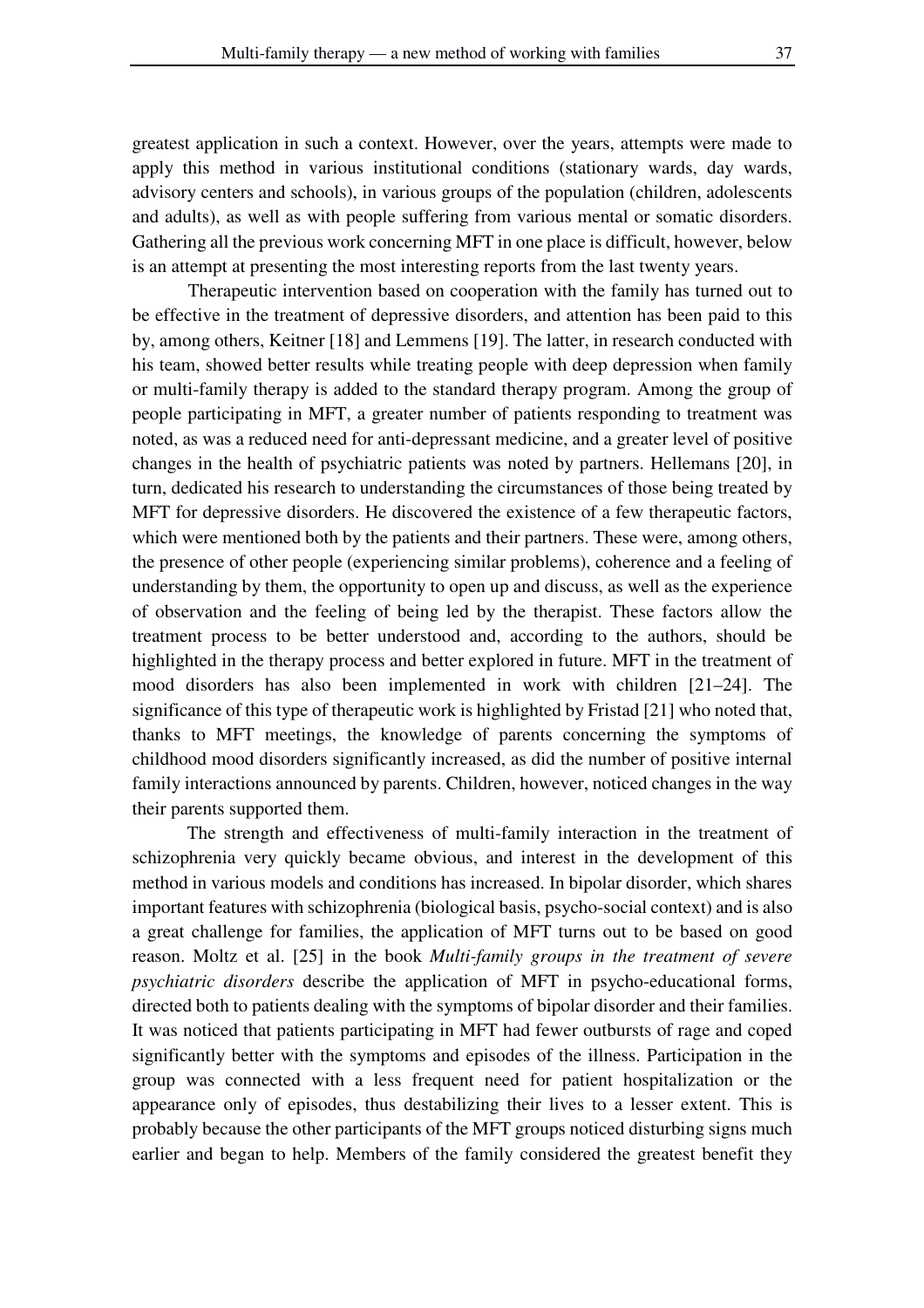received from the group through listening to their experiences to be the significant growth in their confidence to cope with the illness.

The same publication includes interesting reports on the role of MFT in treating borderline personality disorders [26]. As in other therapies for mental disorders, the strength of MFT is the ability to create a transformation in the family system. The work methods directly concerned the problems that the families of patients with borderline personality disorder, or the patients themselves, faced on a daily basis. Group members could obtain an insight into their attitudes and styles of expressing emotions, and those who coped better with sympathy for and understanding of others were able to demonstrate their skills. Reports from the work of Berkowitz [26] indicate that their patients claimed there was an improvement in internal-family communication and a reduction in unwillingness towards family members.

In the literature, there are also numerous reports on the subject of work with the families of people with eating disorders, both for adult patients [27], and adolescents [28– 33]. Multi-family therapy with the participation of carers of adults suffering from anorexia differs from work with teenagers. The differences described by therapists [27] concern law and responsibility, both in terms of the person with the disorder and their families. Therapy in the case of adult patients often concerned chronic illness. The main therapeutic aim was not to make the patient healthy, but to improve the quality of life. The spectrum of social and emotional development for adults with eating disorders is considerably wider, and the degree of involvement and independence from the family is often inadequate for the age. MFT interactions focused mainly around the sharing of information, support for the carers, training of the family in coping with the symptoms of eating disorders, countering stigmatization and coping with stress. Attempts to adapt MFT for the families of teenagers with eating disorders were undertaken, among others, in the Czech Republic. Mehl [28] and her team described the experiments with MFT in the Eating Disorder Center in the Psychiatric Clinic in Prague. The results of the research conducted there showed varying evidence in regard to the role of MFT and the influence of the method on patients with eating disorders. The researchers noted a significant increase in the patients' quality of life, however, an increase in body mass index (BMI) was accompanied by a decrease in the teenager's self-esteem.

Catherine Stewart [34] described, however, the effectiveness of multi-family interaction in the case of bulimia in teenagers. The program was targeted at families of adolescents and mainly focused on coping with attacks of bulimia as well as reducing its symptoms, the capability of controlling factors affecting the recurrence of the illness (including psychosocial stressors), styles of communication and interaction inside families (affected by eating disorders), as well as the burdens and stress that the families have to struggle with. Feedback from those participating in the multi-family meetings concerned the acquisition of new ways to cope with the illness, as well as forms of internal family communication. Analysis of the gathered clinical results enabled the authors to state that this type of interaction helps to reduce the symptoms of bulimia and depression, together with a noticeable increase in the ability to cope.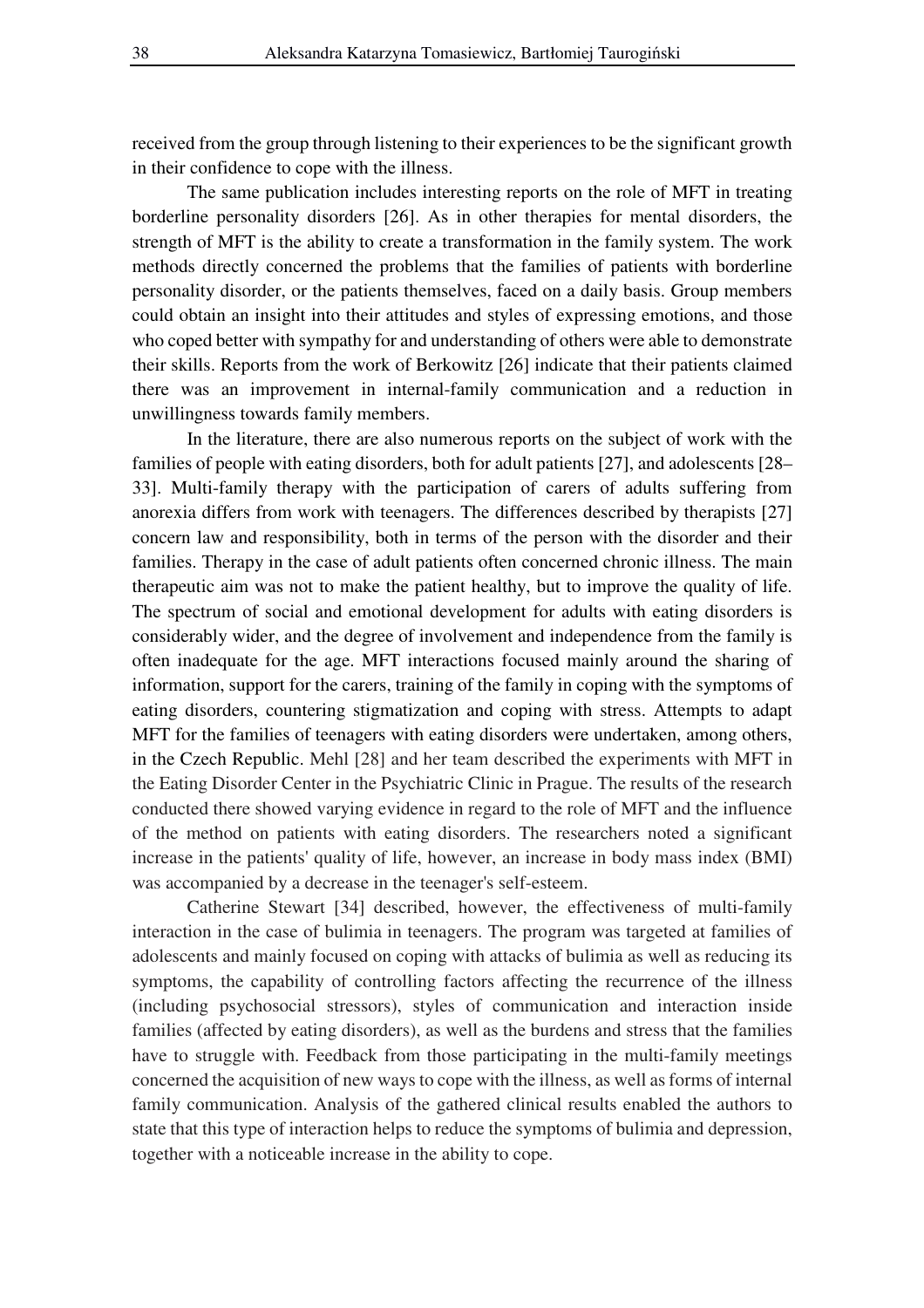#### **MFT in Poland**

Multi-family therapy is not yet sufficiently widely used in Poland. As an element of treatment, it was proposed to patients of the Family Mental Health Day Wardof Krakow University Hospital [35]. In 2008, the above-mentioned Department of Family Therapy helped to increase interest in the method by applying it in therapy for couples [6]. Since 2011, the <sup>1</sup>Laboratory of Psychology and Systemic Psychotherapy in the Jagiellonian University Medical College Department of Psychiatry has been trying to create a team of multi-family psychotherapists and to undertake research projects in this area.

In 2016, thanks to funding from the National Scientific Leadership Centre at the Faculty of Medicine of the Jagiellonian University Medical College, the first training course for psychotherapists interested in working with MFT took place in Poland. The year-long training course was conducted by Professor Eia Asen and his team from the Anna Freud Centre in London. It was attended by 35 therapists working on a daily basis in psychodynamic and systematic fields, with experience of cooperating with families, children and adolescents. The result of the training was a widening of information concerning multi-family therapy, as well as the implementation of the method in Poland. Until now, a few editions of MFT have been conducted in Krakow, Warsaw, Stalowa Wola and Wieliczka.

Reports from the world concerning the effectiveness of multi-family therapy encourage the inclusion of this type of activity in the permanent offer of the Psychiatry Clinic of Adults, Children and Adolescents of Krakow University Hospital. The projects conducted so far in the form of support for the families of patients between 6 and 14 years of age treated as outpatients and in day wards has been considered by families to be a good complement to the treatment process. Publications are currently under preparation in which experience gathered from previously conducted meetings will be described.

### **References**

- 1. Buchmuller AD, Gildea MCL. Group therapy for parents of behaviour problem children in public schools. Int. J. Soc. Psychiatry 1955; 1(3): 51–56.
- 2. Ross WD. Group psychotherapy with patients' relatives. Am. J. Psychiat. 1948; 104(10): 623– 626.
- 3. Ross WD. Group psychotherapy with psychotic patients and their relatives. Am. J. Psychiat. 1948; 105(5): 383–386.
- 4. Kahn SW, Prestwood AR. Group therapy of parents as an adjunct to the treatment of schizophrenic patients. Psychiatry 1954; 17(2): 177–185.
- 5. Gottlieb A, Mansell Pattison E. Married couples group psychotherapy. Arch. Gen. Psychiatry 1966; 14(2): 143–152.
- 6. de Barbaro B, Drożdżowicz L, Janusz B, Gdowska K, Dembińska E, Kołbik I, Furgał M. Multi-Couple Reflecting Team: Preliminary Report. J. Marital Fam. Ther. 2008; 34(3): 287– 297.
- 7. Abrahams J, Varon EJ. Maternal dependency and schizophrenia: mothers and daughters in a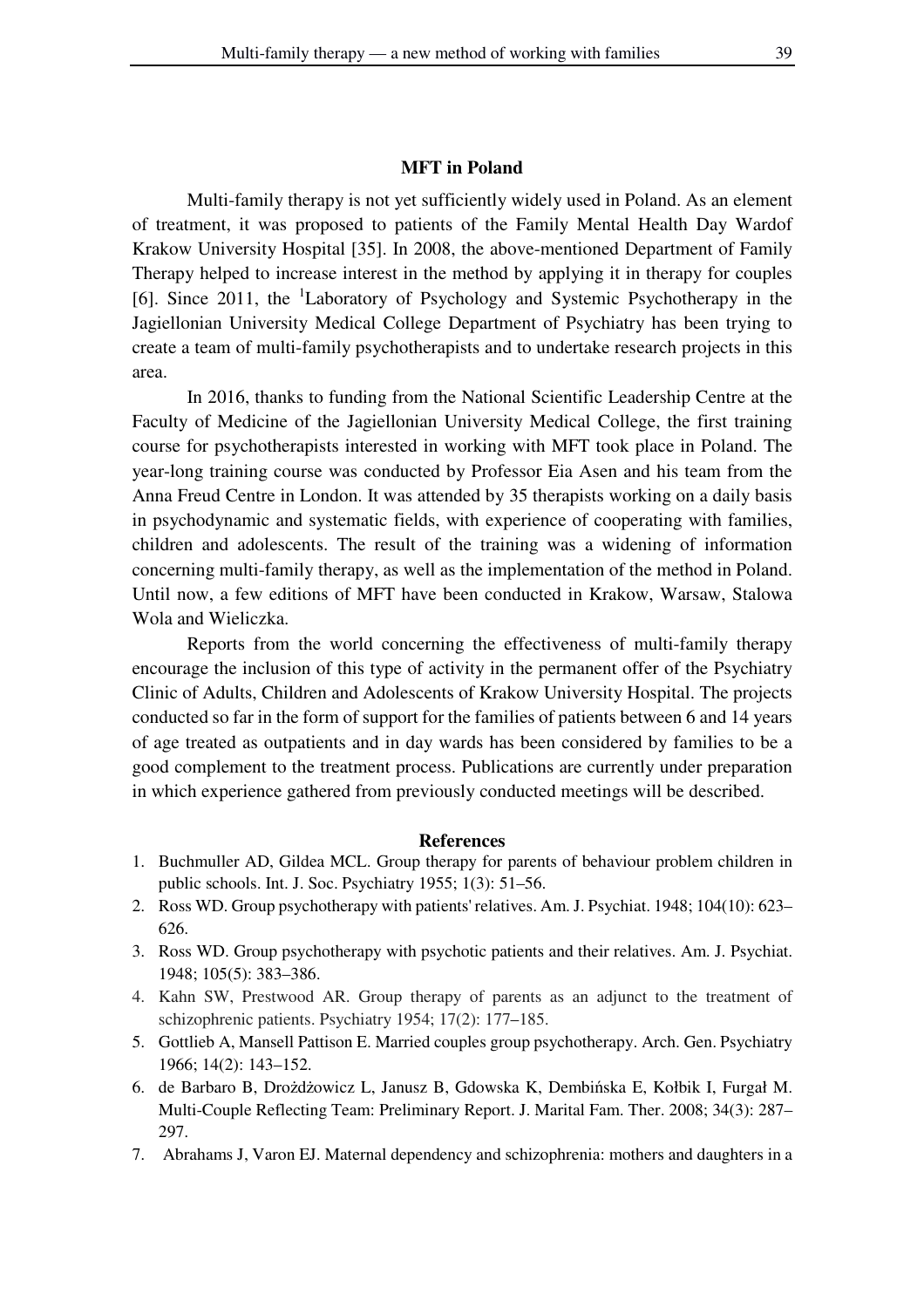therapeutic group, a group-analytic study. New York: International Universities Press; 1953.

- 8. Levin EC. Therapeutic multiple family groups. Int. J. Group Psychother. 1966; 16(2): 203– 208.
- 9. Hes JP, Handler SL. Multidimensional group psychotherapy. Arch. Gen. Psychiatry. 1961; 5(1): 70–75.
- 10. Laqueur HP, Wells CF, Agresti M. Multiple-family therapy in a State hospital. Psychiatr. Serv. 1969; 20(1): 13–20.
- 11. Asen E. Multiple family therapy: an overview. J. Fam. Ther. 2002; 24(1): 3–16.
- 12. Benoit JC, Daigremont A, Kossmann L, Pruss P, Roume D. Groupe de rencontre multifamilial dans un pavillon de malades chroniques. Annales médico-psychologiques 1980; 10: 1253–1259.
- 13. Salem G, Von Niederhaüsern O, Aubry M, Di Giampetro L. L'approche multifamiliale à l'hôpital psychiatrique. Archives Suisses de Neurologie et Psychiatrie. 1985; 136(6): 67–71.
- 14. Frankhauser A. Thérapies multifamiliales et schizophrénie: comment complexifier les représentations. Université de Lyon – Faculté de médecine. Doctoral thesis. 2015.
- 15. Asen KE, Dawson N, McHugh B. Multiple family therapy: The Marlborough Model and its wider applications. London: Karnac; 2001.
- 16. Kessler, DR, Curry AE. A Preliminary report on multiple conjoint family therapy. Family Process. 1965; 4(2): 311–313.
- 17. Barcai A. An adventure in multiple family therapy. Fam. Process. 1967; 6(2): 185–192.
- 18. Keitner GI, Drury LM, Ryan CE, Miller IW, Norman WH, Solomon DA. Multi-family group treatment for major depressive disorder. W: McFarlane WR. Multi-family groups in the treatment of severe psychiatric disorders. New York: Guilford Press; 2002, pp. 244–267.
- 19. Lemmens GM, Eisler I, Buysse A, Heene E, Demyttenaere K. The effects on mood of adjunctive single-family and multi-family group therapy in the treatment of hospitalized patients with major depression. Psychotherapy and psychosomatics. 2009; 78(2): 98–105.
- 20. Hellemans S, De Mol J, Buysse A, Eisler I, Demyttenaere K, Lemmens G. Therapeutic processes in multi-family groups for major depression: Results of an interpretative phenomenological study. J. Affect. Disord. 2011; 134(1): 226–234.
- 21. Fristad MA, Goldberg□Arnold JS, Gavazzi SM. Multi-family psychoeducation groups in the treatment of children with mood disorders. J. Marital Fam. Ther. 2003; 29(4): 491-504.
- 22. Fristad MA, Verducci JS, Walters K, Young ME. Impact of multi-family psychoeducational psychotherapy in treating children aged 8 to 12 years with mood disorders. Arch. Gen. Psychiatry 2009; 66(9): 1013-1021.
- 23. Mendenhall AN, Fristad MA, Early TJ. Factors influencing service utilization and mood symptom severity in children with mood disorders: effects of multi-family psychoeducation groups (MFPGs). J. Consult. Clin. Psychol. 2009; 77(3): 463–473.
- 24. MacPherson HA, Leffler JM, Fristad MA. Implementation of multi $\Box$ family psychoeducational psychotherapy for childhood mood disorders in an outpatient community setting. J. Marital Fam. Ther. 2014; 40(2): 193–211.
- 25. Moltz DA, Newmark M. Multi-family groups for bipolar illness. In: McFarlane WR. Multifamily groups in the treatment of severe psychiatric disorders. New York: Guilford Press; 2002, pp. 220–243.
- 26. Berkowitz CB, Gunderson JG. Multi-family psychoeducational treatment of borderline personality disorder. W: McFarlane WR. Multi-family groups in the treatment of severe psychiatric disorders. New York: Guilford Press; 2002, pp. 268–290.